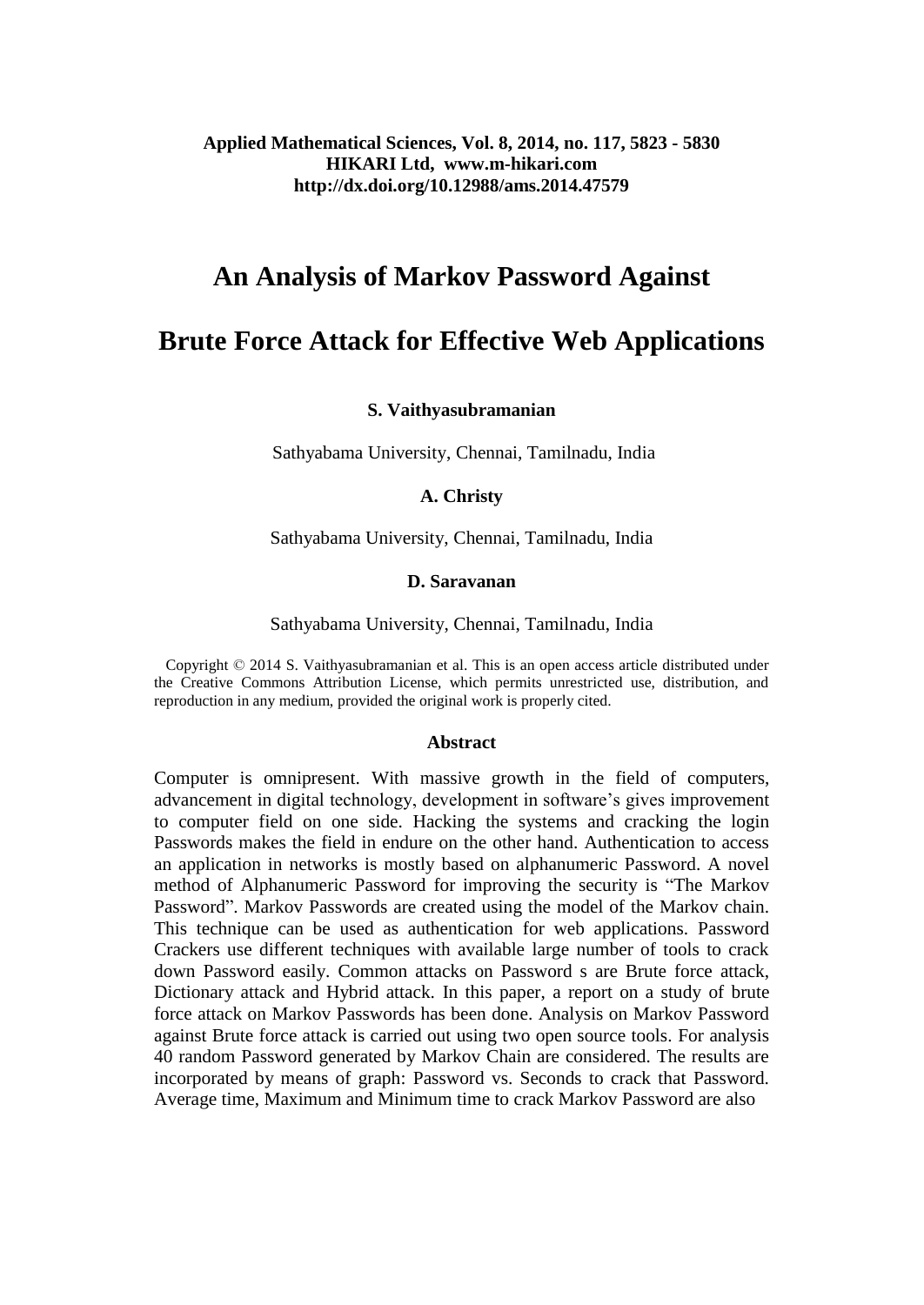tabulated. Comparative analysis has been carried out and based on that suggestions are given to create strong Markov Password for Secured System.

**Keywords**: Password Authentication; Information Security; Alphanumeric Password; Markov Password; Brute force Attack

### **1 Introduction**

In cryptanalysis, there are a few regular attacks that can be used to crack the system, algorithm, or the cipher text itself. Brute-force Attack is the most "infallible" attack and it is an application of Brute force search. This is almost a foolproof attack to anything. The theory is, if crackers or attackers apply enough computing power, by all possible combinations they can try every Password in the key space to crack the file. The Brute force attack is also called as an exhaustive key search attack [2]. It is a trial and error technique. Rather than employing a scholarly approach, through extensive attempt, by using programs, tools attackers crack the encrypted data such as Passwords or Data Encryption Standard keys. In a brute force attack, programmed software is used to cause an immense number of successive guesses as to the importance of the preferred data [3]. Criminals may use these techniques to take advantage to crack encrypted data. To analyze an organization's network security, analysts implement these techniques to determine the vulnerabilities in their system. Huge numbers of successive guesses are generated using Programmed software so as to utilize the significance of the preferred data.

Brute force Attack is a method of breaking a cipher, cracking a Password by trying every possible key. The Brute force attack is a method of defeating a cryptographic scheme by systematically trying a large number of possibilities. The Brute force attack is a large amount of time-consuming method due to the number of likely arrangement of letters, numbers and special characters [1, 4]. To come across the right Password additional complex brute force attacks entail trying all key combinations in an attempt. The attacker may have a list of words or regularly used Passwords and tries all sequences of words from beginning to end to achieve the access to a login account or system. Possibility of brute force attack depends on (i) the length of the Password (ii) the complexity of the Password (iii) the strength of the Password (iv) the amount of computational power being utilized to carry out the attack (v) how good enough the attacker knows the target. Even though a brute-force attack might be capable to achieve illegal admittance to an account in the long run, these attacks can take quite a lot of hours, days, months, and even years to run. With an increase in the length of the Password the resources vital for brute force attack scale raises exponentially this would not be linear [4, 7].

To conquer from this brute force attack user can create their Passwords with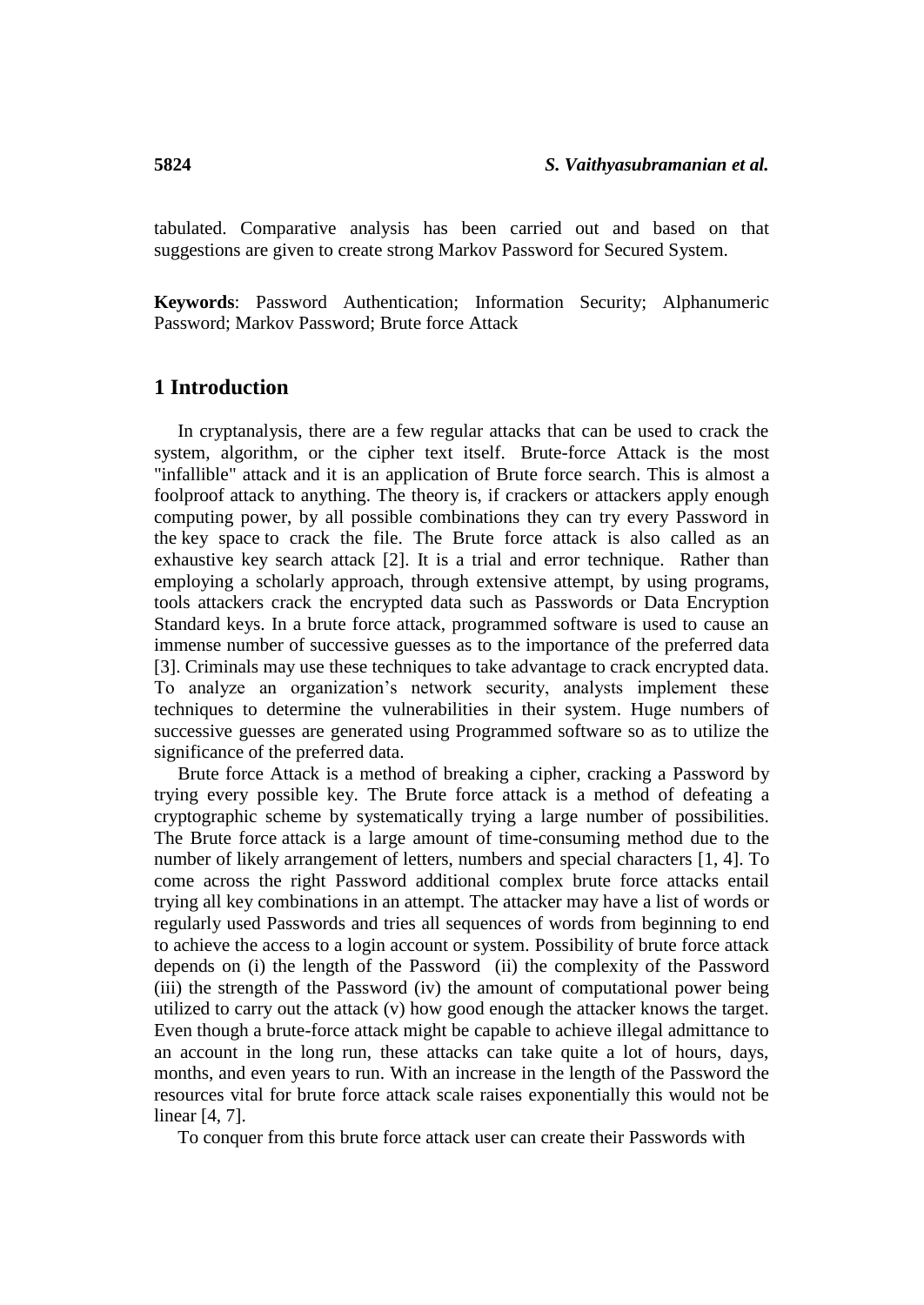the following criteria. (i) Length of the Password is at least 10 characters long (ii) Must not be a dictionary word (iii) Repetition of Characters is to be avoided (iv) Password doesn't enclose frequent proper noun (v) Password with a mixture of all upper case, Lower case, Special characters and numbers [5, 6].

In this paper the focus is specifically on brute force attack on Markov Password. The estimated time to crack Markov Password is calculated with the help of available open source tool online Password-checker[18] and blog.kaspersky [17] for a sample of 40 chosen at random of varying length.

### **2 Markov Password – Alphanumeric Password**

For web applications and to access resources available through networks, user ID gives identification about the user while the Password created by users alone gives whether he or she is the authenticated user. Human created Passwords generally falls in the small area [16]. The recent reveal in password shows users tendency in creating their login Passwords [19, 22]. Service provider suggests the user to create strong Passwords, but Human consideration ability tends them to create their passwords as simple as that they can recall easily [11]. The prying eyes that are enthusiastic in knowing what exist in others mailing accounts, what sort of information stored in, tends hackers to crack Password by various Password attacks [2, 21]. Private data's will get leak once password get cracked. This leads to information and data loss. To defeat this issue, moreover, to create a strong Password an innovative way has given by grouping the character sets and Password creation by directions called "Markov Password" [8].

Markov Password is a novel way to create alphanumeric Password. It is alternative ways to create Password instead of creating easily crackable common and obvious Password. Markov Passwords are created by using the theory of Markov Chain. The viable keyboard input characters are categorized in to four sets {U, L, N, S}, where they refers 26 - Upper case, 26 - lower case, 10 - Numerical and 32 - Special characters respectively. Password creation procedure is based on Markov chain i.e.) the choice of choosing the  $(n + 2)^{Th}$  position character depends on  $(n + 1)^{Th}$  and  $n^{Th}$  position character chosen in advance. The character takes up  $(n + 2)^{Th}$  position should not from either of characters on  $(n + 1)$ <sup>Th</sup> and n<sup>Th</sup> position character choose earlier. User decides the length of the Password, and then user can choose characters from the state spaces to frame their Password according to the rule. Bayesian Analysis on Markov Password shows the probability for character selection is 5.205% while it is 1.064% for Common Password [9].

The human mentality usually has a propensity to drift towards ease zones on Password setting [10]. Human created Passwords are mostly simple, dictionary words, family name, pet name, corner of keyboard, obvious Password or easily guessable words [12 - 15]. Pitfall in creating the Password tends the cracker to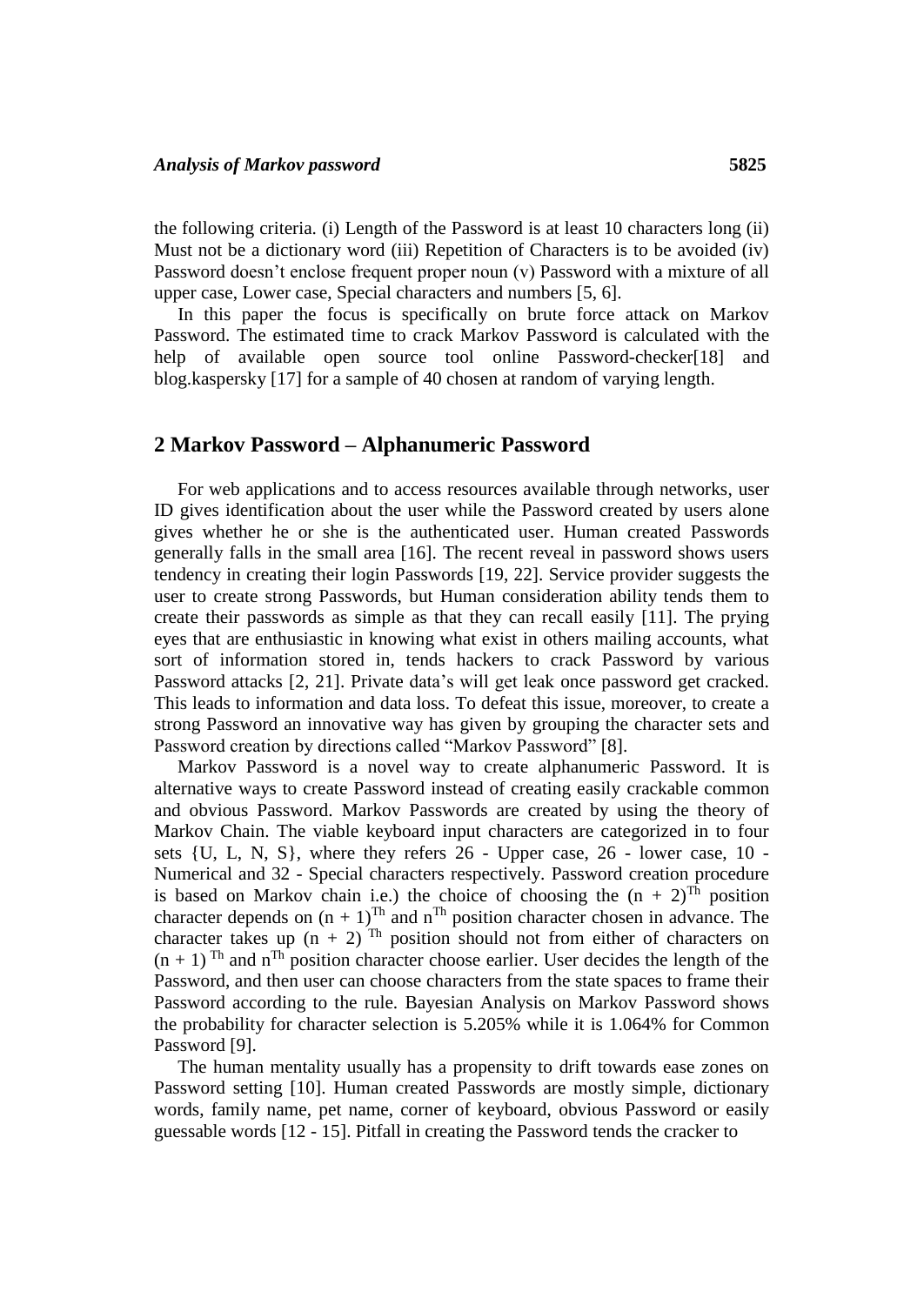crack them easily with available resources. Vulnerability in setting Password makes enthusiastic hackers to crack the Password by various techniques like Guessing attack, Dictionary attack, Phishing and brute force attack [20, 21]. Various key combinations make Markov Password free from dictionary words and also not to guess easily. Brute force attack on Markov Password is carried in the following section.

# **3 Brute-force attack cracking time estimate and Key Search Space**

Brute Force Attack method explores all possible keys to attain the correct key combinations [7]. In this paper we focus particularly on brute force attack on Markov Password. Estimation of Brute-force attack cracking time for Passwords of length eight is as follows.

The key space of the entire feasible range of Passwords to search is determined using the following procedure. Key Space = L  $\land$  (m) + L  $\land$  (m+1) + L  $\land$  (m+2)  $+...$ ....... + L  $\wedge$  (M) Where, L = the length of the character set; m = minimum length of the key;  $M =$  maximum length of the key. The search space for Password by brute force attack is as follows: For Password of one to eight typescripts. Number of key search =  $(94 \land 1) + (94 \land 2) + (94 \land 3) + (94 \land 4) + (94 \land 5) + (94 \land 6) +$  $(94 \land 7) + (94 \land 8)$ . For Passwords of at least six typescripts long. Number of key search =  $(94 \land 6) + (94 \land 7) + (94 \land 8) = 689869781056 + 64847759419264 +$  $6095689385410816 = 6161227014611136.$ 

40 Markov Passwords have been chosen analyzed and compared with common Password. Estimated time to crack Markov Password and common Password by the brute force attack is presented graphically. Online Password-checker [18] and blog.kaspersky [17] open Password checker tools are used for analysis. The graphs are plotted in favor of Password vs. Estimation time to crack those Passwords using Brute force attack. The following table and figures shows attack time in seconds for Markov Password.

| <b>For Markov Password</b> |                        |                    |            |                 |                         |                       |  |  |  |
|----------------------------|------------------------|--------------------|------------|-----------------|-------------------------|-----------------------|--|--|--|
| In<br>Seconds              | Standard<br>Desktop PC | Fast<br>Desktop PC | GPU        | <b>Fast GPU</b> | Parallel<br><b>GPUs</b> | Medium<br>size botnet |  |  |  |
| Average                    | 15340251812            | 2833105838         | 129943235  | 65024793        | 6229857                 | 1359                  |  |  |  |
| Maximum                    | 346896000000           | 94608000000        | 2775168000 | 1387584000      | 126144000               | 28800                 |  |  |  |
| Minimum                    | 55                     | 14                 | 6          | 3               | 0                       | $\theta$              |  |  |  |
| <b>For Common Password</b> |                        |                    |            |                 |                         |                       |  |  |  |
| Average                    | 1070                   | 270                | 102        | 55              | 5                       | $\theta$              |  |  |  |
| Maximum                    | 28800                  | 7200               | 2820       | 1440            | 120                     | $\Omega$              |  |  |  |
| Minimum                    | $\Omega$               | 0                  | $\Omega$   | 0               | 0                       | $\Omega$              |  |  |  |

Table: 1 Attack estimation time estimated by Password -checker. Online-domain-tools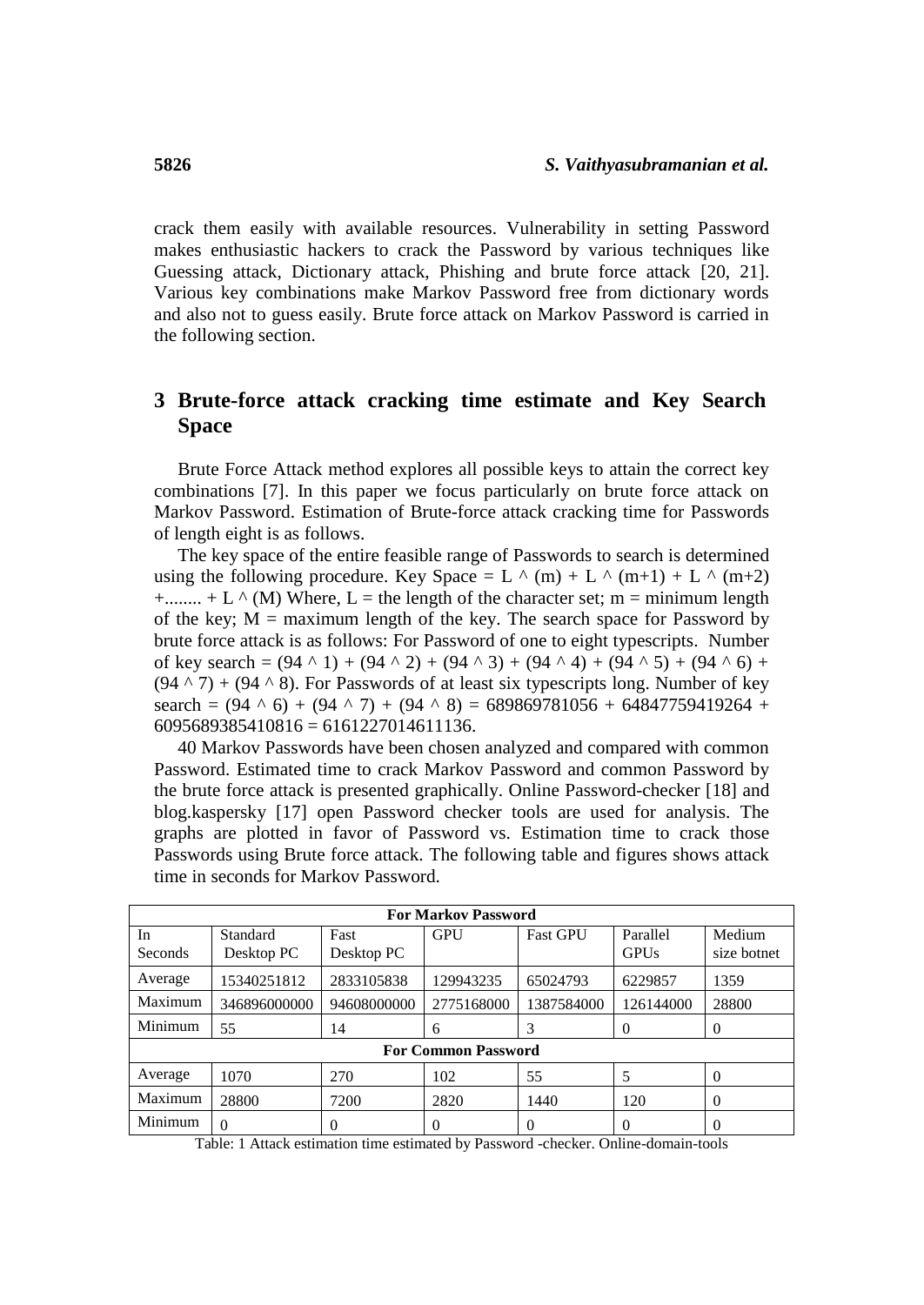# *Analysis of Markov password* **5827**

| <b>For Markov Password</b> |                             |                            |                 |                   |  |  |  |  |
|----------------------------|-----------------------------|----------------------------|-----------------|-------------------|--|--|--|--|
| In                         | ZX Spectrum The             | *Mac Book Pro (2012)       | Conficker       | Tianhe-2          |  |  |  |  |
| <b>Seconds</b>             | popular home                | Popular laptop with        | botnet One of   | Supercomputer The |  |  |  |  |
|                            | computer from 80s           | powerful Intel Core i7 CPU | the most        | world's fastest   |  |  |  |  |
|                            |                             |                            | prolific botnet | supercomputer     |  |  |  |  |
| Average                    | 9149397097783               | 3673598742072              | 30357054915     | 198704590         |  |  |  |  |
| Maximum                    | 31536000000000              | 31536000000000             | 958694400000    | 6307200000        |  |  |  |  |
| Minimum                    | 604800                      | 420                        |                 |                   |  |  |  |  |
| <b>For Common Password</b> |                             |                            |                 |                   |  |  |  |  |
| Average                    | 3                           |                            |                 |                   |  |  |  |  |
| Maximum                    | 4                           |                            |                 |                   |  |  |  |  |
| Minimum                    | $\mathcal{D}_{\mathcal{L}}$ |                            |                 |                   |  |  |  |  |

Table: 2 Attack estimation time estimated by blog.kaspersky.com/Password -check

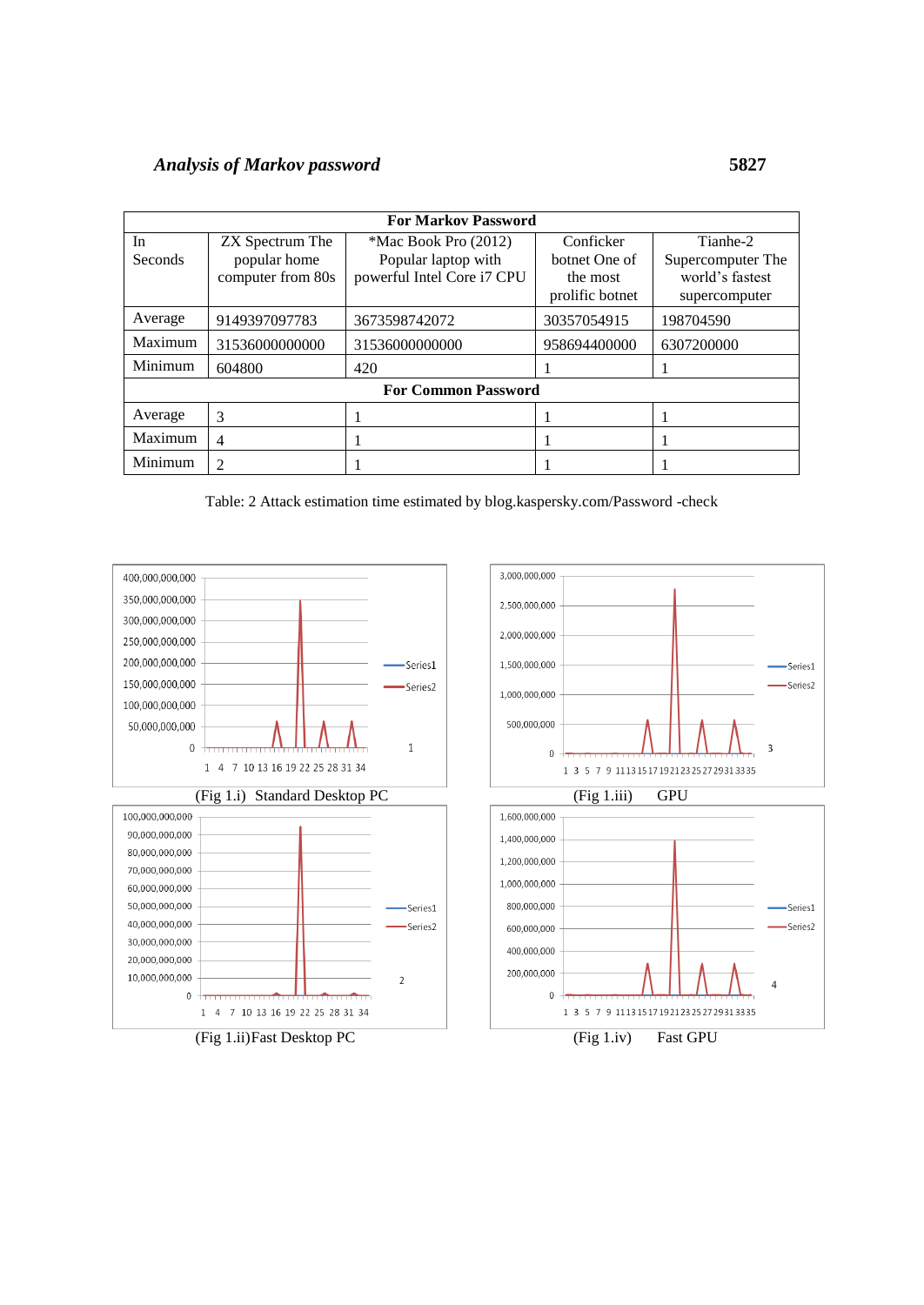

**5828**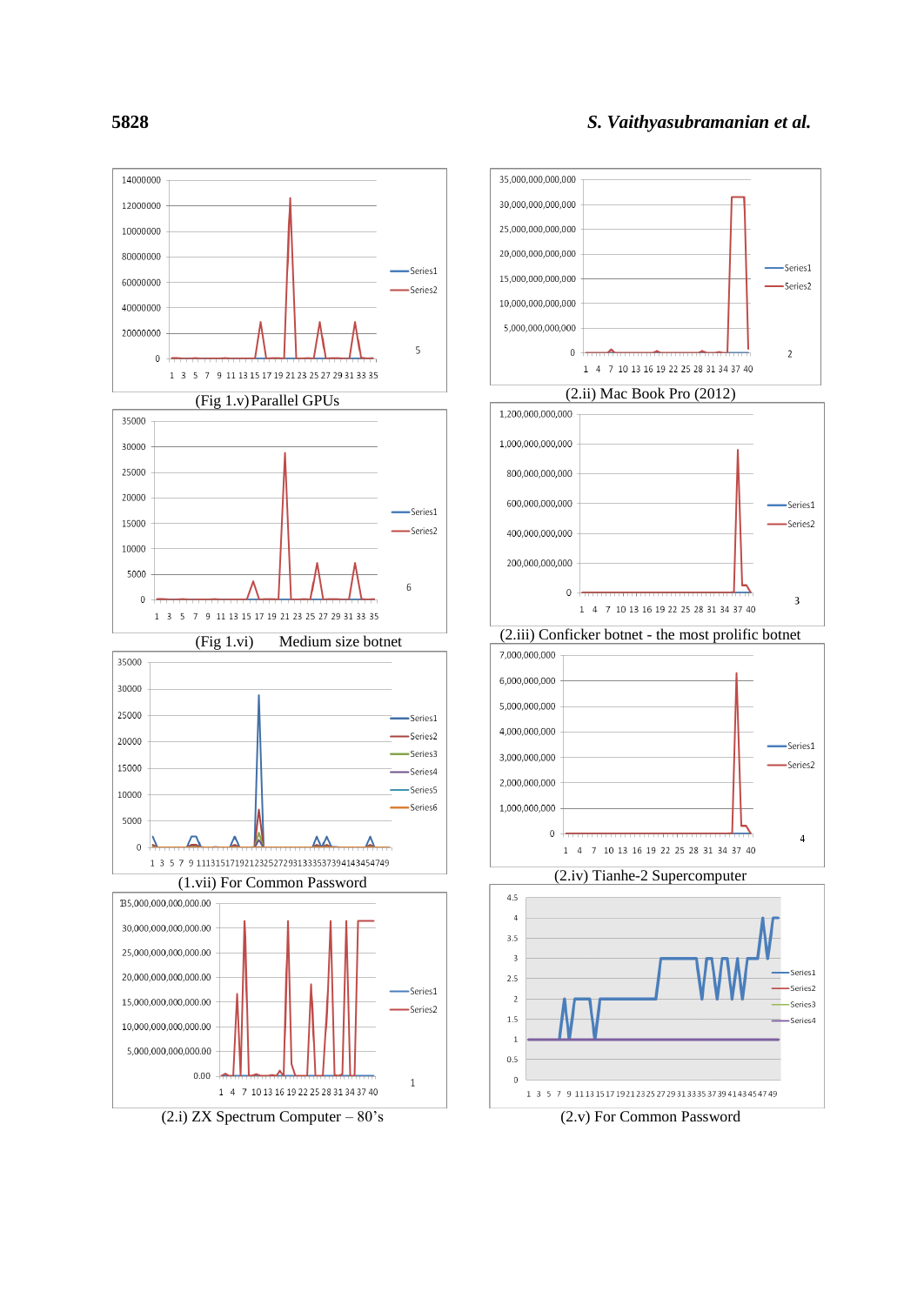### **Conclusion**

Believability of brute force attack depends on the key length of the Password. And the amount of computational supremacy available on the hand of the cracker. The brute force attack is impractical aligned with the Passwords with fickle dimension input. From the tables 2 and 3 showing the average, upper limit and minimum estimation time to crack Password it is clear that to a larger extent for Markov Password it will require more time to crack than the common Password. The reason may be the foundation of categorization of character space into four groups and Password creation by various key combinations. This paves a new path for effective data and network security. Good resistance towards brute force attack shows Markov Password can be effectively used as Password authentication for network applications. At the same time supporting research and user study is necessary to carry out high level of growth and functioning.

## **References**

- [1]. Jim Owens and Jeanna Matthews "A Study of Passwords and Methods Used in Brute force SSH attack" In USENIX Workshop on Large-Scale Exploits and Emergent Threats (LEET), 2008.
- [2]. Mudassar Raza, Muhammad Iqbal et. al "A survey of Password Attacks and Comparative analysis on methods for secure Authentication" World Applied Science Journal 19(4) : 439 – 444, 2012.
- [3]. Neeraj Kumar "Investigations in Brute force attack on Cellular Security Based on Des and Aes" International journal of Computational Engineering & Management, Vol 14, 50 – 52, October 2011.
- [4]. Richard Clayton "Brute force attack on cryptographic keys"- file:////H:/brute force attack / brute.html, Oct 2001.
- [5]. Carlisle Adams, Guy-Vincent Jourdan, Jean-Pierre Levac and Francois Prevost "Lightweight Protection against brute force login attacks on web applications"PST, 181  $-188$ , IEEE  $-2010$ .
- [6]. http://www.infosecpro.com/applicationsecurity/a11.htm.
- [7]. http://www.howtogeek.com/166832/brute-force-attacks-explained-how-all-encryptionis-vulnerable/
- [8]. Vaithyasubramanaian.S and A. Christy "A Scheme to Create Secured Random Password using Markov Chain" – SPRINGER International Conference on Artificial Intelligence and Evolutionary Algorithm in Engineering Systems – ICAEES 2014.
- [9]. Vaithyasubramanaian.S and A. Christy "A Study on Markov Chain Password using Bayesian Inference" Ciit Journal Artificial intelligent Systems and Machine Learning, Vol 6, No 3, 100-102, 2014.
- [10]. Jeff Yan, Alan Blackwell, Ross Anderson, Alasdair Grant "Password Memorability and Security: Empirical Results" IEEE security & privacy Vol: 2, Issue: 5, 2004, Page No.  $25 - 31$ .
- [11]. Edward F. Gehringer "Choosing Passwords: Security and Human factors" IEEE 2002 international symposium on Technology and Society, (ISTAS'02), ISBN 0-7803-7284- 0, Page No. 369 – 373.